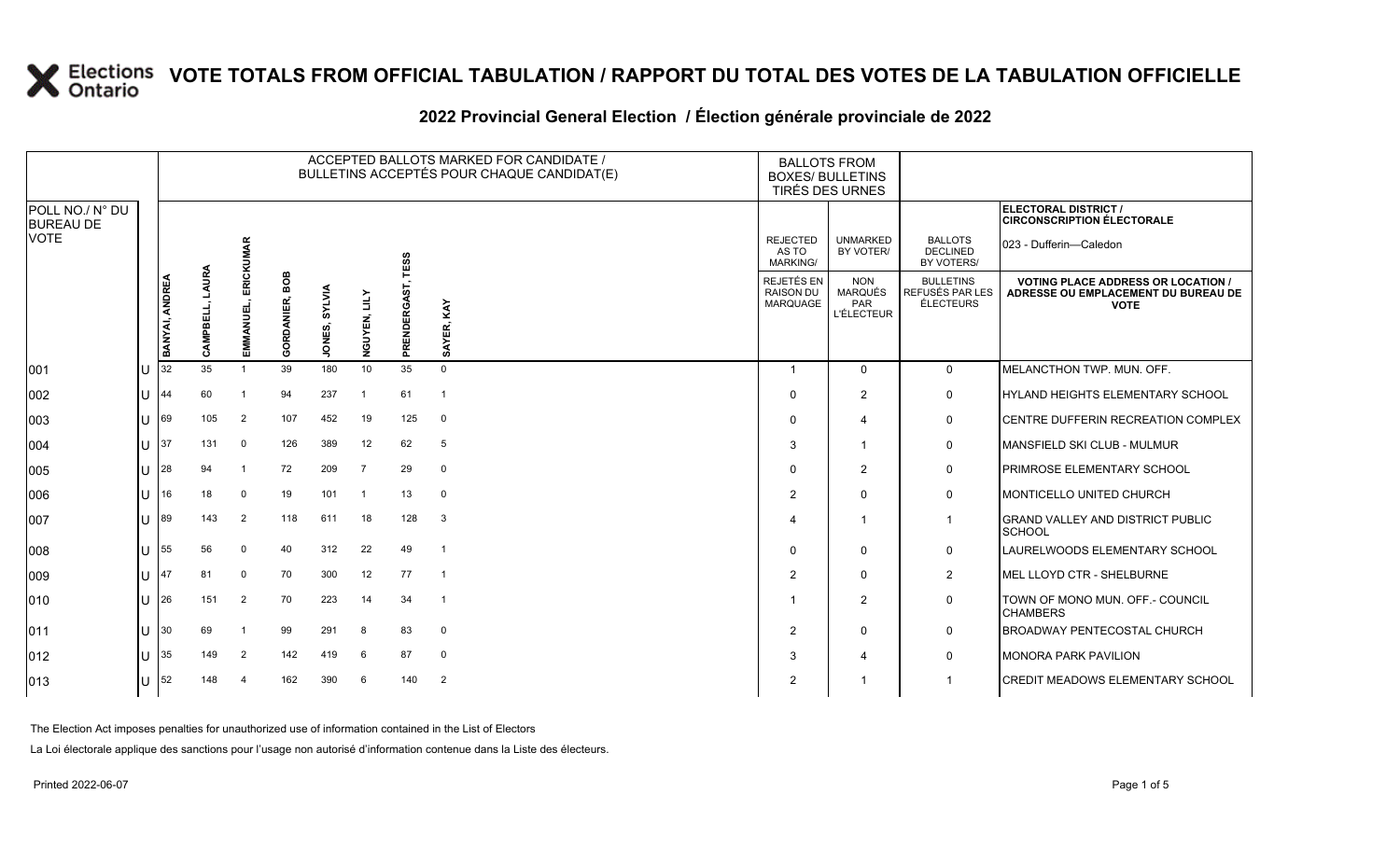|                                     |            |                |      |                         |                          |                         |                |              | ACCEPTED BALLOTS MARKED FOR CANDIDATE /<br>BULLETINS ACCEPTÉS POUR CHAQUE CANDIDAT(E) | <b>BALLOTS FROM</b><br><b>BOXES/ BULLETINS</b>    | TIRÉS DES URNES                                          |                                                         |                                                                                                 |  |
|-------------------------------------|------------|----------------|------|-------------------------|--------------------------|-------------------------|----------------|--------------|---------------------------------------------------------------------------------------|---------------------------------------------------|----------------------------------------------------------|---------------------------------------------------------|-------------------------------------------------------------------------------------------------|--|
| POLL NO./ N° DU<br><b>BUREAU DE</b> |            |                |      |                         |                          |                         |                |              |                                                                                       |                                                   |                                                          |                                                         | ELECTORAL DISTRICT /<br><b>CIRCONSCRIPTION ÉLECTORALE</b>                                       |  |
| VOTE                                |            |                |      | ERICKUMAR               |                          |                         |                | <b>TESS</b>  |                                                                                       | <b>REJECTED</b><br>AS TO<br><b>MARKING/</b>       | <b>UNMARKED</b><br>BY VOTER/                             | <b>BALLOTS</b><br><b>DECLINED</b><br>BY VOTERS/         | 023 - Dufferin-Caledon                                                                          |  |
|                                     |            | BANYAI, ANDREA | AJRA | EMMANUEL,               | BOB<br><b>GORDANIER,</b> | <b>SYLVIA</b><br>JONES, | ZП<br>NGUYEN,  | PRENDERGAST, | KAY<br>SAYER,                                                                         | REJETÉS EN<br><b>RAISON DU</b><br><b>MARQUAGE</b> | <b>NON</b><br><b>MARQUÉS</b><br>PAR<br><b>L'ÉLECTEUR</b> | <b>BULLETINS</b><br>REFUSÉS PAR LES<br><b>ÉLECTEURS</b> | <b>VOTING PLACE ADDRESS OR LOCATION /</b><br>ADRESSE OU EMPLACEMENT DU BUREAU DE<br><b>VOTE</b> |  |
| 014                                 | IU.        | 176            | 312  | 2                       | 184                      | 532                     | 5              | 194          | $\overline{1}$                                                                        | $\Omega$                                          | $\Omega$                                                 | $\mathbf{0}$                                            | TONY ROSE MEMORIAL SPORTS CENTRE                                                                |  |
| 015                                 | ПT         | 176            | 175  |                         | 148                      | 433                     | 16             | 87           | $\overline{1}$                                                                        |                                                   | $\mathbf{1}$                                             | $\mathbf 0$                                             | <b>ISLAND LAKE PUBLIC SCHOOL</b>                                                                |  |
| 016                                 | ПJ         | 46             | 140  | $\mathbf 0$             | 107                      | 365                     | $\overline{4}$ | 117          | $\mathbf 0$                                                                           |                                                   | $\Omega$                                                 | 0                                                       | <b>ALDER STREET RECREATION CENTRE</b>                                                           |  |
| 017                                 | IU         | 143            | 86   | $\mathbf 0$             | 46                       | 205                     |                | 55           | $\mathbf 0$                                                                           | $\Omega$                                          | $\mathbf{1}$                                             | 0                                                       | <b>ST. PETER ELEMENTARY SCHOOL</b>                                                              |  |
| 018                                 | IU         | 54             | 224  | 2                       | 125                      | 318                     | 10             | 91           | 3                                                                                     | $\overline{2}$                                    | -1                                                       | $\mathbf 0$                                             | ORANGEVILLE AND DISTRICT SENIORS<br><b>CENTRE</b>                                               |  |
| 019                                 | IU         | 140            | 103  | 3                       | 79                       | 241                     | 5              | 100          | $\overline{4}$                                                                        | 2                                                 | $\Omega$                                                 | $\mathbf 0$                                             | PARKINSON CENTENNIAL PUBLIC SCHOOL                                                              |  |
| 020                                 | IU         | 134            | 99   | $\mathbf{1}$            | 91                       | 248                     | 13             | 51           | $\overline{1}$                                                                        | 2                                                 | 4                                                        | $\mathbf 0$                                             | <b>VICTORIA PARKS COMMUNITY CENTRE &amp;</b><br><b>PARK</b>                                     |  |
| 021                                 | IU         | 49             | 82   | $\overline{2}$          | 52                       | 342                     | 12             | 45           | -1                                                                                    | $\overline{2}$                                    | $\mathbf{0}$                                             | $\mathbf 0$                                             | EAST GARAFRAXA PUBLIC SCHOOL                                                                    |  |
| 022                                 | Ш          | 144            | 139  | $\overline{\mathbf{1}}$ | 145                      | 471                     | 5              | 185          | $\overline{1}$                                                                        |                                                   | $\mathbf{1}$                                             | $\overline{1}$                                          | <b>WESTSIDE SECONDARY SCHOOL</b>                                                                |  |
| 023                                 | IU         | 32             | 50   | $\mathbf 0$             | 62                       | 154                     | $\overline{7}$ | 57           | $\mathbf 0$                                                                           | $\Omega$                                          | $\Omega$                                                 | -1                                                      | <b>ORANGEVILLE GOLF CLUB</b>                                                                    |  |
| 024                                 | IU         | 30             | 183  | 0                       | 90                       | 292                     | 6              | 46           | 2                                                                                     | $\Omega$                                          | -1                                                       | $\mathbf 0$                                             | ALTON BRANCH - CALEDON PUBLIC LIBRARY                                                           |  |
| 025                                 | Ш          | 134            | 90   |                         | 85                       | 277                     | 9              | 44           | 2                                                                                     | 3                                                 | 2                                                        |                                                         | ICALEDON CENTRAL PUBLIC SCHOOL                                                                  |  |
| 026                                 | $ U ^{31}$ |                | 124  | $\overline{1}$          | 120                      | 309                     | 10             | 73           | 2                                                                                     |                                                   | 2                                                        | $\mathbf 0$                                             | CALEDON VILLAGE PLACE                                                                           |  |

### **2022 Provincial General Election / Élection générale provinciale de 2022**

The Election Act imposes penalties for unauthorized use of information contained in the List of Electors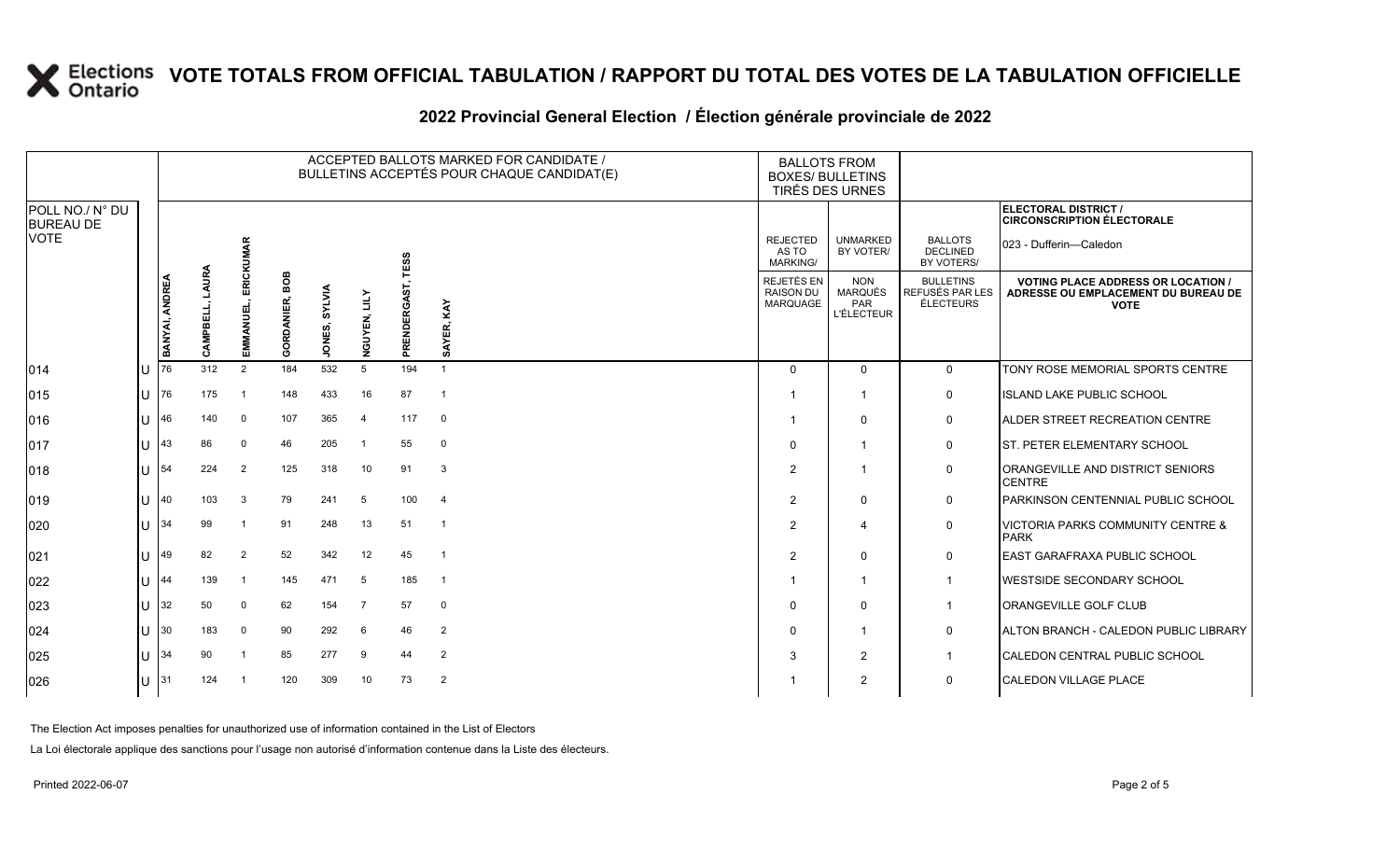|     |    |                                                                                                          |                |                   |               |               |              |                |                                                                                                 |                                                          |                                                                   | ELECTORAL DISTRICT /<br><b>CIRCONSCRIPTION ÉLECTORALE</b>                                       |
|-----|----|----------------------------------------------------------------------------------------------------------|----------------|-------------------|---------------|---------------|--------------|----------------|-------------------------------------------------------------------------------------------------|----------------------------------------------------------|-------------------------------------------------------------------|-------------------------------------------------------------------------------------------------|
|     |    |                                                                                                          | <b>MAR</b>     |                   |               |               |              |                | <b>REJECTED</b><br>AS TO<br>MARKING/                                                            | <b>UNMARKED</b><br>BY VOTER/                             | <b>BALLOTS</b><br><b>DECLINED</b><br>BY VOTERS/                   | 023 - Dufferin—Caledon                                                                          |
|     |    |                                                                                                          | EMMANUEI       | <b>GORDANIER,</b> | <b>SYLVIA</b> | ZП<br>NGUYEN, | PRENDERGAST, | KAY            | REJETÉS EN<br><b>RAISON DU</b><br><b>MARQUAGE</b>                                               | <b>NON</b><br><b>MARQUÉS</b><br>PAR<br><b>L'ÉLECTEUR</b> | <b>BULLETINS</b><br>REFUSÉS PAR LES<br><b>ÉLECTEURS</b>           | <b>VOTING PLACE ADDRESS OR LOCATION /</b><br>ADRESSE OU EMPLACEMENT DU BUREAU DE<br><b>VOTE</b> |
| IU  |    | 161                                                                                                      | $\Omega$       | 84                | 136           | 8             | 32           | $\Omega$       | -1                                                                                              | $\Omega$                                                 | $\mathbf 0$                                                       | <b>BELFOUNTAIN PUBLIC SCHOOL</b>                                                                |
| IU  |    | 252                                                                                                      | $\overline{4}$ | 371               | 1062          | 24            | 153          | $\overline{4}$ | 2                                                                                               | $\overline{4}$                                           | 0                                                                 | <b>CALEDON EAST PUBLIC SCHOOL</b>                                                               |
| IU. |    | 182                                                                                                      | -1             | 234               | 667           | 27            | 78           | 2              |                                                                                                 | $\overline{2}$                                           | 0                                                                 | PALGRAVE PUBLIC SCHOOL                                                                          |
| IU  |    | 124                                                                                                      | -1             | 118               | 409           | 9             | 91           | 2              | 2                                                                                               | $\overline{2}$                                           | 0                                                                 | <b>CHELTENHAM COMMUNITY CENTRE</b>                                                              |
| IU. | 14 | 60                                                                                                       | $\overline{2}$ | 82                | 377           | 10            | 59           | $\mathbf 0$    | $\Omega$                                                                                        | $\overline{\mathbf{1}}$                                  | 0                                                                 | <b>BRAMPTON FAIRGROUNDS</b>                                                                     |
| IU  |    | 66                                                                                                       | $\overline{7}$ | 397               | 680           | 11            | 257          | $\overline{4}$ | 3                                                                                               |                                                          | $\mathbf{1}$                                                      | <b>SOUTHFIELDS COMMUNITY CENTRE</b>                                                             |
| IU  | 36 | 64                                                                                                       | -1             | 229               | 436           | 5             | 122          | $\overline{2}$ | 5                                                                                               | -1                                                       | 0                                                                 | CALEDON PUB. LIB. - M. DUNN VALLEYWOOD                                                          |
| IU  |    | 25                                                                                                       | $\overline{4}$ | 216               | 410           | 6             | 128          | 3              |                                                                                                 | $\overline{2}$                                           | 0                                                                 | TONY PONTES PUBLIC SCHOOL                                                                       |
| Ш   |    | 44                                                                                                       | -1             | 103               | 267           | 9             | 44           | $\overline{1}$ | -1                                                                                              | 2                                                        | 0                                                                 | MACVILLE PUBLIC SCHOOL                                                                          |
| IU. |    | 136                                                                                                      | 5              | 256               | 619           | 16            | 93           | $\overline{2}$ | 4                                                                                               |                                                          | 0                                                                 | <b>ST. MICHAEL CATHOLIC SECONDARY</b><br><b>SCHOOL</b>                                          |
| IU  |    | 127                                                                                                      | -1             | 214               | 515           | 13            | 97           | -1             | 7                                                                                               | $\Omega$                                                 | 0                                                                 | CALEDON CENTRE FOR REC. AND<br><b>WELLNESS</b>                                                  |
| IU  |    | 56                                                                                                       | 3              | 225               | 544           | 31            | 102          | 3              | $\Omega$                                                                                        | 6                                                        | 0                                                                 | <b>ST. NICHOLAS ELEMENTARY SCHOOL</b>                                                           |
| IU  |    | 147                                                                                                      | $\overline{1}$ | 232               | 457           | 32            | 115          | 3              | 2                                                                                               | $\overline{2}$                                           | 0                                                                 | <b>ALBION BOLTON COMMUNITY CENTRE</b>                                                           |
|     |    | BANYAI, ANDREA<br>I <sub>21</sub><br>1111<br> 63 <br>120<br>127<br>18<br> 23<br>170<br>169<br>146<br>151 | g              | ERICKUI           | BOB           | JONES,        |              | TESS           | ACCEPTED BALLOTS MARKED FOR CANDIDATE /<br>BULLETINS ACCEPTÉS POUR CHAQUE CANDIDAT(E)<br>SAYER, |                                                          | <b>BALLOTS FROM</b><br><b>BOXES/ BULLETINS</b><br>TIRÉS DES URNES |                                                                                                 |

### **2022 Provincial General Election / Élection générale provinciale de 2022**

The Election Act imposes penalties for unauthorized use of information contained in the List of Electors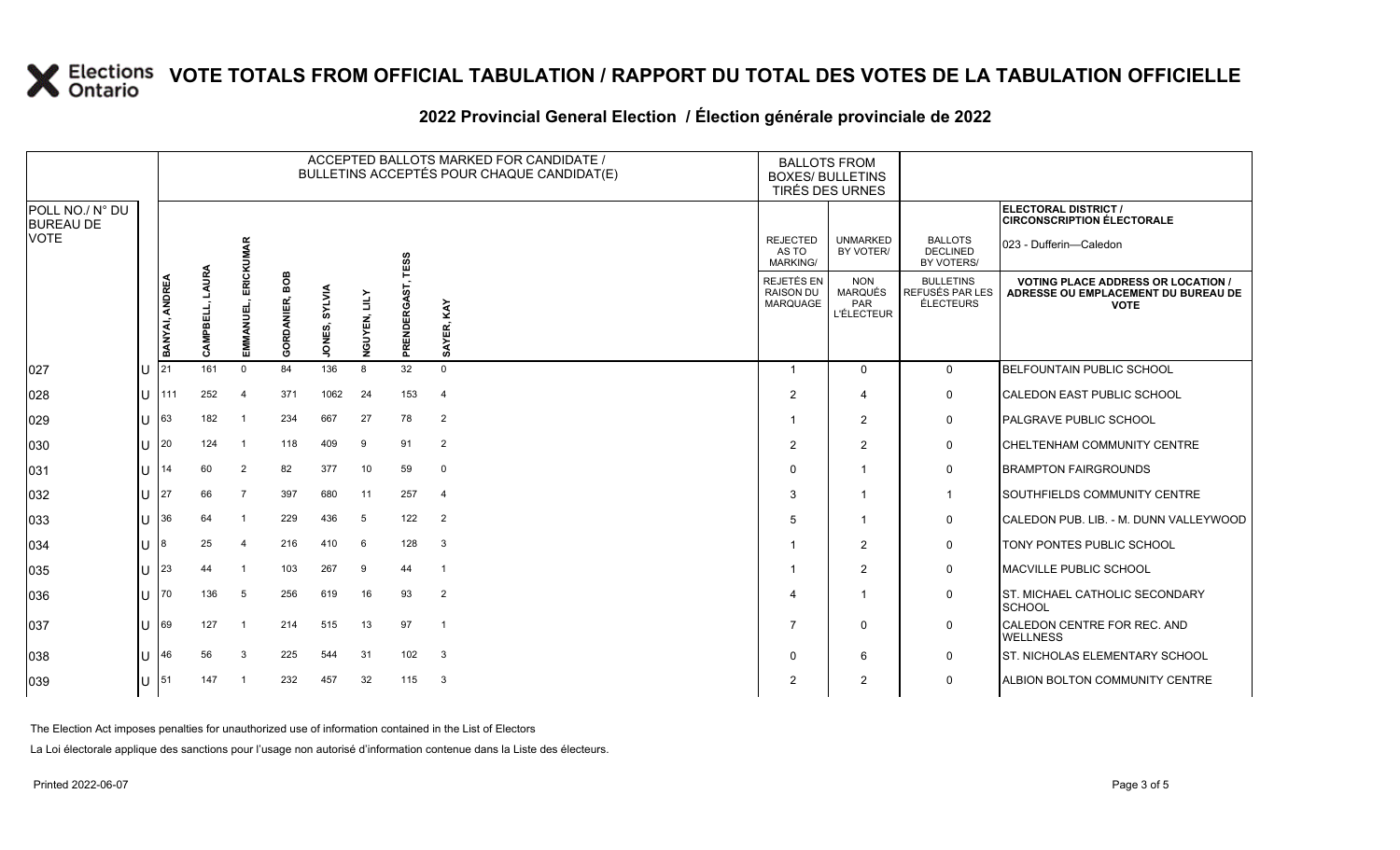|                                     |       |                |                               |                      |                          |               |                |                         | ACCEPTED BALLOTS MARKED FOR CANDIDATE /<br>BULLETINS ACCEPTÉS POUR CHAQUE CANDIDAT(E) |                                             | <b>BALLOTS FROM</b><br><b>BOXES/ BULLETINS</b><br>TIRÉS DES URNES |                                                         |                                                                                                 |
|-------------------------------------|-------|----------------|-------------------------------|----------------------|--------------------------|---------------|----------------|-------------------------|---------------------------------------------------------------------------------------|---------------------------------------------|-------------------------------------------------------------------|---------------------------------------------------------|-------------------------------------------------------------------------------------------------|
| POLL NO./ N° DU<br><b>BUREAU DE</b> |       |                |                               |                      |                          |               |                |                         |                                                                                       |                                             |                                                                   |                                                         | ELECTORAL DISTRICT /<br><b>CIRCONSCRIPTION ÉLECTORALE</b>                                       |
| VOTE                                |       |                |                               | <b>MAR</b>           |                          |               |                | <b>TESS</b>             |                                                                                       | <b>REJECTED</b><br>AS TO<br><b>MARKING/</b> | <b>UNMARKED</b><br>BY VOTER/                                      | <b>BALLOTS</b><br><b>DECLINED</b><br>BY VOTERS/         | 023 - Dufferin-Caledon                                                                          |
|                                     |       | BANYAI, ANDREA | LAURA<br>긊<br>쮠<br><b>EAM</b> | ERICKUI<br>EMMANUEL, | BOB<br><b>GORDANIER,</b> | JONES, SYLVIA | Ě<br>NGUYEN,   | PRENDERGAST,            | KAY<br>SAYER,                                                                         | REJETÉS EN<br><b>RAISON DU</b><br>MARQUAGE  | <b>NON</b><br><b>MARQUÉS</b><br><b>PAR</b><br><b>L'ÉLECTEUR</b>   | <b>BULLETINS</b><br><b>REFUSÉS PAR LES</b><br>ÉLECTEURS | <b>VOTING PLACE ADDRESS OR LOCATION /</b><br>ADRESSE OU EMPLACEMENT DU BUREAU DE<br><b>VOTE</b> |
| 040                                 | U     | 173            | 93                            | 2                    | 294                      | 662           | 16             | 121                     | 2                                                                                     | -5                                          | 1                                                                 | 3                                                       | <b>HOLY FAMILY ELEMENTARY SCHOOL</b>                                                            |
| 041                                 | IU    | 69             | 52                            | -1                   | 186                      | 544           | 24             | 103                     | $\mathbf 0$                                                                           | $\Omega$                                    | $\mathbf{0}$                                                      | 0                                                       | ST. JOHN THE BAPTIST ELEMENTARY<br><b>SCHOOL</b>                                                |
| 700                                 | U     |                | $\Omega$                      | $\mathbf 0$          | 5                        | 14            | $\mathbf 0$    | 3                       | $\mathbf 0$                                                                           | $\Omega$                                    | 0                                                                 | 0                                                       | <b>I</b> SHELBURNE RES. RET. & NURSING HOME                                                     |
| 701                                 | U     | ı∩             |                               | $\mathbf 0$          | 6                        | 11            | $\mathbf 0$    | $\mathbf{3}$            | $\mathbf 0$                                                                           | 2                                           | 0                                                                 | 0                                                       | <b>IDUFFERIN OAKS HOME FOR SENIOR</b><br><b>CITIZENS</b>                                        |
| 702                                 | ПT    | 13             | 3                             | $\mathbf 0$          | 6                        | 14            | $\overline{2}$ | 3                       | $\mathbf 0$                                                                           |                                             | $\mathbf{0}$                                                      | -1                                                      | <b>AVALON RETIREMENT LODGE - LONG-TERM</b><br><b>CARE</b>                                       |
| 703                                 | Ш     | 10             | 3                             | $\overline{1}$       | 8                        | 16            |                | $\overline{\mathbf{4}}$ | $\mathbf 0$                                                                           | 4                                           | $\mathbf{0}$                                                      | $\mathbf 0$                                             | <b>AVALON RETIREMENT LODGE</b>                                                                  |
| 704                                 | 1 I J |                | 3                             | $\mathbf 0$          | 12                       | 13            | $\mathbf 0$    | $\overline{1}$          | $\mathbf 0$                                                                           | $\Omega$                                    | $\mathbf{0}$                                                      | 0                                                       | LORD DUFFERIN CTR. RET. RES.                                                                    |
| 705                                 | lU.   | ı∩             |                               | $\mathbf 0$          | 2                        | 8             | $\mathbf 0$    |                         | $\mathbf 0$                                                                           |                                             | 0                                                                 | 0                                                       | <b>BETHSAIDA RETIREMENT HOME</b>                                                                |
| 706                                 | U     |                | 8                             | 2                    | 41                       | 33            | 2              | 6                       | $\mathbf 0$                                                                           |                                             | $\Omega$                                                          | 0                                                       | MONTGOMERY VILLAGE SENIORS COMM.                                                                |
| 707                                 | U     | 12             | 3                             | $\overline{1}$       | 14                       | 22            |                | $\overline{4}$          | $\overline{2}$                                                                        |                                             | $\mathbf{0}$                                                      | $\mathbf 0$                                             | <b>I</b> OLIVER HOUSE SPECIAL CARE HOME                                                         |
| 708                                 | ЦJ    |                | 2                             | $\overline{1}$       | $\overline{7}$           | 4             |                | $\mathbf 0$             | $\overline{1}$                                                                        |                                             | $\mathbf{0}$                                                      | 13                                                      | KING NURSING HOME                                                                               |
| 709                                 | Ш     |                |                               | $\Omega$             | 5                        | 6             | 0              | $\mathbf 0$             | $\mathbf 0$                                                                           | $\Omega$                                    | 0                                                                 | 0                                                       | <b>VERA M. DAVIS COMMUNITY CARE</b>                                                             |
| 710                                 | ΙU    | 10             | 3                             | $\Omega$             | 12                       | 14            | $\mathbf 0$    | $\overline{4}$          | $\mathbf 0$                                                                           | $\Omega$                                    | 0                                                                 | 0                                                       | <b>SORRENTO RETIREMENT RESIDENCE</b>                                                            |

### **2022 Provincial General Election / Élection générale provinciale de 2022**

The Election Act imposes penalties for unauthorized use of information contained in the List of Electors